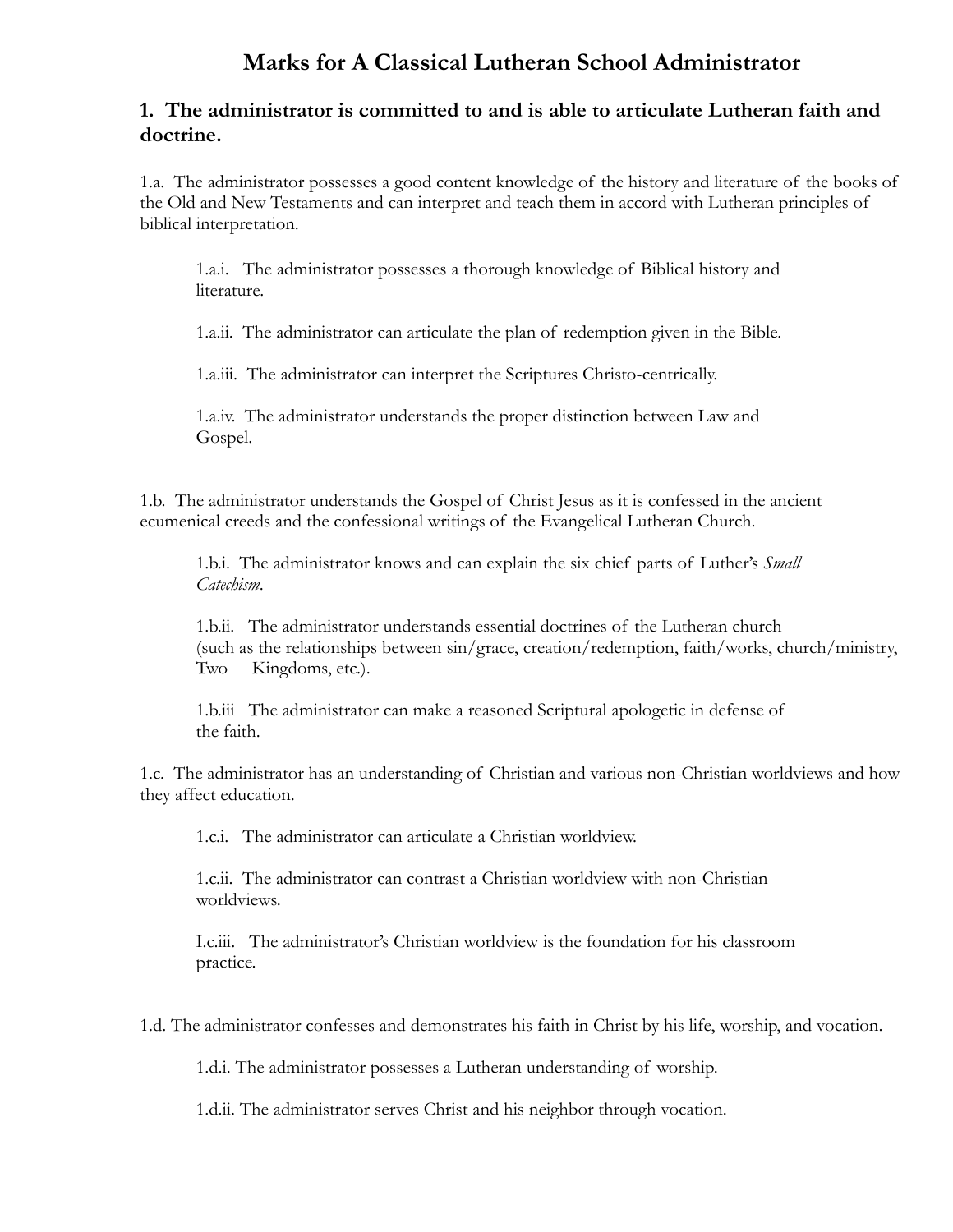## **2. The administrator is knowledgeable and committed to a classical approach to curriculum and educational methodology.**

2.a. The administrator has an understanding of the philosophy and organization of classical education (*trivium* and *quadrivium*).

2.a.i. The administrator possesses the basic classical education language and math content knowledge.

2.a.ii. The administrator organizes schoolwide curriculum to emphasize contributions of Western civilization and classical languages (i.e., Latin, Greek, Hebrew).

2.a.iii. The administrator ensures academically challenging curriculum for the *trivium* and *quadrivium* for all students.

2.b. The administrator practices classical educational methodology when necessary.

2.b.i. The administrator utilizes methodologies at the grammar level such as direct instruction, lecture, questioning, memorization, and repetition when necessary.

2.b.ii. The administrator utilizes methodologies at the logic level such as dialog and debate, guiding students to analyze contrasting viewpoints and organize information when necessary.

2.b.iii. The administrator utilizes methodologies at the rhetoric level equipping students to apply knowledge and research to solve problems and to communicate effectively through writing and speech when necessary.

#### 2.c. The administrator grows his school in knowledge and practice of classical education.

2.c.i. The administrator provides and supports professional development in classical education for his teachers through independent study, workshops, classes, CCLE and other classical conferences, and in-service events.

2.c.ii. The administrator regularly updates schoolwide resources and practices to better conform to a classical model.

2.c.iii. The master administrator promotes classical education at the school and with the faculty by mentoring and/or presenting at workshops and conferences, and working with parents, the community, etc. (classical evangelism).

2.c.iv. The administrator regularly immerses himself in his own growth as a classical educator through independent study, workshops, classes, CCLE and other classical conferences, and inservice events.